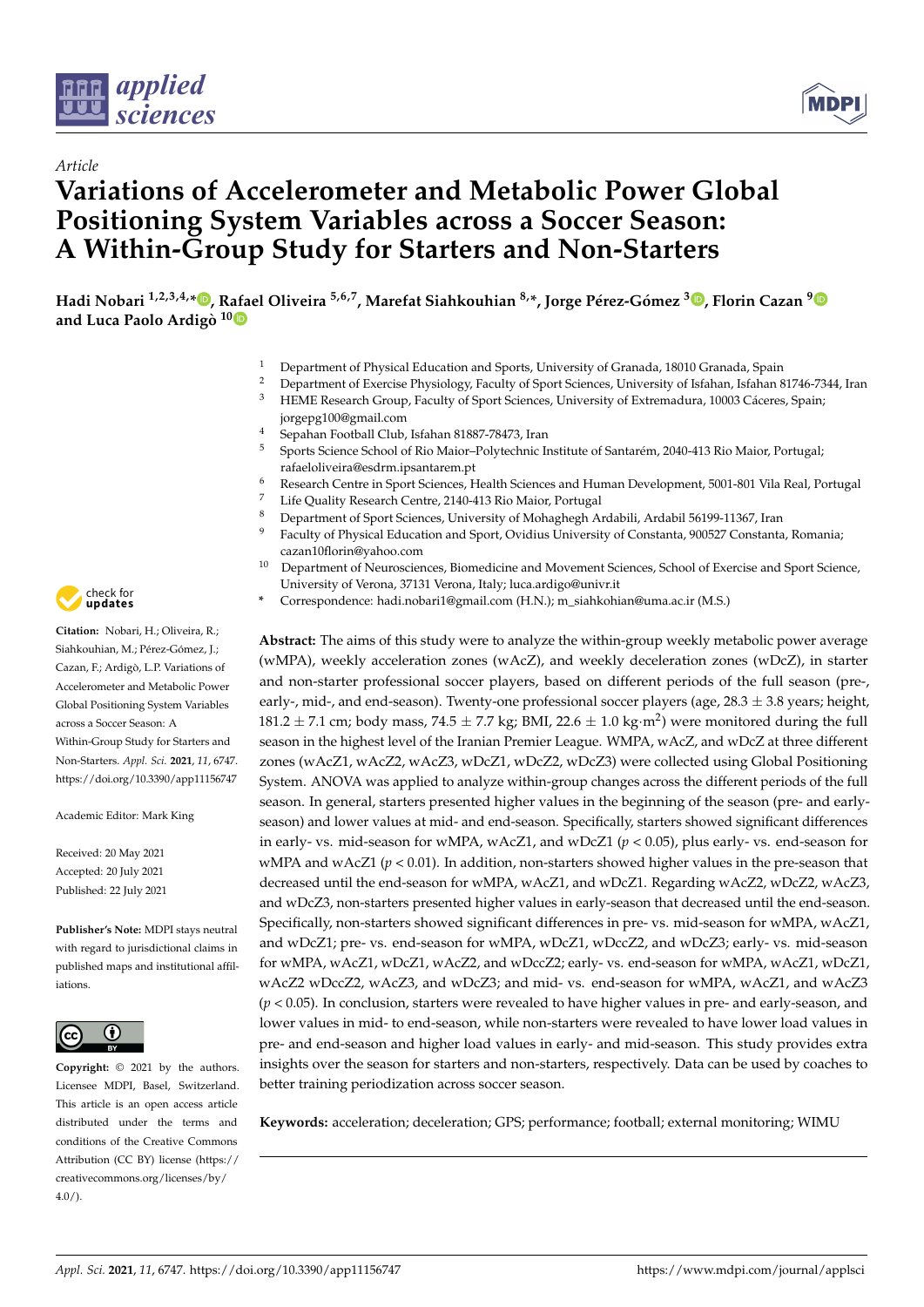#### **1. Introduction**

In team sports, especially in soccer, the external workload quantification is measured through microtechnology such as Global Positioning Systems (GPS) [\[1–](#page-13-0)[3\]](#page-13-1). These systems quantify distances covered with different intensities, accelerations, and decelerations that allow to produce other measures such as player load and metabolic power [\[2](#page-13-2)[–4\]](#page-13-3).

It is well-known that high-intensity activities, such as accelerations and decelerations, can contribute to the most decisive action in soccer, such as scoring a goal [\[5\]](#page-13-4). In recent studies, higher values of accelerometer-based variables have been related with neuromuscular fatigue, which may increase the likelihood of injury [\[6](#page-13-5)[,7\]](#page-13-6). On one hand, accelerations have a higher metabolic cost [\[8\]](#page-13-7), while decelerations have a higher mechanical load [\[9\]](#page-13-8); both actions can produce higher damage on soft-tissue structures due to their association with high load and force impact [\[10\]](#page-13-9). On the other hand, when these actions are not properly executed, a higher risk of fatigue and, consequently, injury may occur [\[11\]](#page-13-10). Because of these higher number of accelerations and decelerations, better load adjustment is required to avoid negative effects for soccer players. Another variable that could help to better adjust the load through the season is the metabolic power average (MPA), which allows to quantify energy expenditure, which contributes to reflect the average work intensity [\[12](#page-13-11)[,13\]](#page-13-12). The concept of this variable estimates the energy demands of acceleration and deceleration derived from GPS, and it assumes that linear acceleration and deceleration are the primary drivers of energy cost [\[13\]](#page-13-12).

Moreover, soccer matches usually are related to the day of the week with higher workload [\[14,](#page-13-13)[15\]](#page-13-14). Thus, they induce significant biochemical and neuromuscular responses related to fatigue [\[7\]](#page-13-6). In this sense, only eleven players can participate in a competitive match, and for that reason, there are differences between starter and non-starter players. This also leads to different weekly training loads between starting and non-starting players [\[16\]](#page-13-15). These differences and discrepancies in physical workloads, between players with different status, could lead to differences in the training process [\[17\]](#page-13-16). Along with these differences, another problem can be to maintain higher levels of physical fitness in the entire team throughout the season, because of the organizational and traditional training practices inherent to professional soccer [\[18\]](#page-13-17).

During the full season, some load variations may occur. One way to explore these variations are through the analysis of accumulated workload by microcycle and mesocycle across the season [\[19\]](#page-13-18). In this sense, some studies analyzed different periods of the season (pre-, early-, mid-, and end-season) in order to verify if starters presented, or not, higher values than non-starters [\[16](#page-13-15)[,17](#page-13-16)[,20\]](#page-13-19).

However, to the best of the authors' knowledge, few studies have analyzed the weekly variations of accelerometer and metabolic power variables for starters and non-starters throughout an entire season, which can assist better planning and periodization approaches for training prescriptions [\[16](#page-13-15)[,17\]](#page-13-16), and no studies have included such variables simultaneously.

For instance, Nobari et al. [\[16\]](#page-13-15) showed that MPA training monotony and training strain presented higher values for starters than non-starters during the season analyzed in four different periods (pre-, early-, mid- and end-season), with a tendency to decrease from the beginning to the end of the season; while Nobari et al. [\[17\]](#page-13-16) also found that training monotony and training strain, calculated through the number of accelerations and decelerations, presented higher values for starters than non-starters during the same periods, with pre-season revealing higher values than other periods of the season. None of the previous studies used an accumulated period analysis; instead, the accelerometer-based variables were used through indexes such training monotony and training strain [\[16,](#page-13-15)[17\]](#page-13-16).

Thus, monitoring the external workloads of starters and non-starters seems to be necessary to reduce overload risk for athletes who start most of the games, as well as to create training strategies in order to increase the weekly workload of non-starters, thereby avoiding a decline in their physical conditioning. The precise knowledge about such workloads on the aforementioned variables can help coaches to create better load adjustments though the season.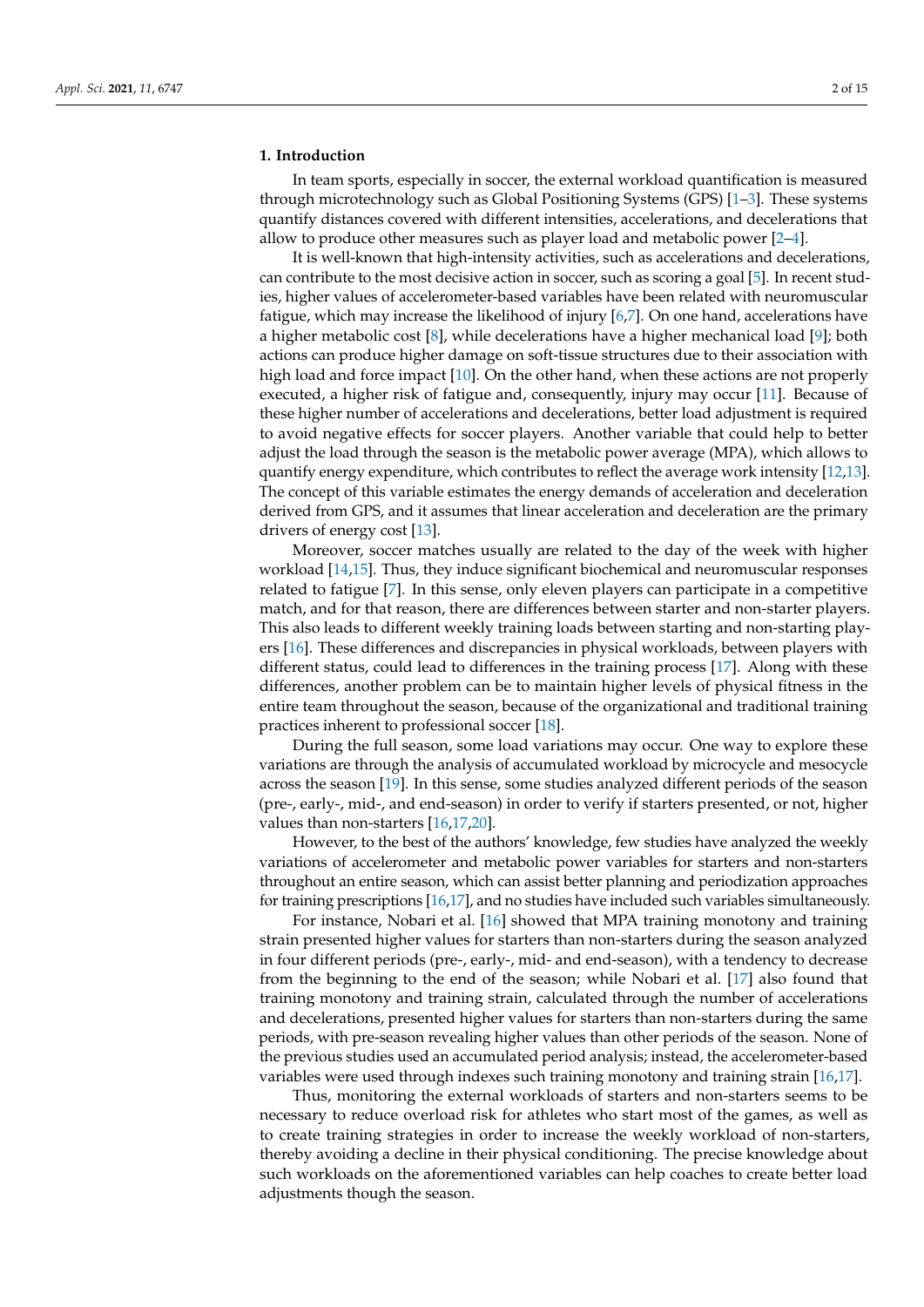Therefore, the aims of this study were (i) to analyze the within-group in the weekly MPA (wMPA) in starter and non-starter professional soccer players, based on different periods of the full season (pre-, early-, mid-, and end-season); and (ii) to analyze the withingroup in the weekly acceleration zone 1 (wAcZ1), 2 (wAcZ2), and 3 (wAcZ3); deceleration zone 1 (wDcZ1), 2 (wDcZ2), and 3 (wDcZ3) in starters and non-starters based on pre-, early- , mid-, and end-season. It was hypothesized that starters will present higher values than non-starters across the four periods of the season. Due to a large amount of information, the present manuscript is the second part of an analysis that does not include a comparison between groups. Such comparisons are presented in another study.

### **2. Materials and Methods**

# *2.1. Experimental Approach to the Problem*

For the purposes of the present study, the full season was divided into four periods (pre-season, W1 to W5; early-season, W6 to W19; mid-season, W20 to W35; end-season, W36 to W48) to analyze 21 professional soccer players. These players were divided into starters and non-starters based on previous studies, so starters are those that played at least 60 min per match weekly. If the competition was not held in a week, the division criterion was based on the total training time per week of this division [\[16](#page-13-15)[,17\]](#page-13-16). Finally, by considering these two criteria, the players were divided into 10 players in the starters group and 11 players in the non-starters group. The rationale for using two groups with a within-group analysis is supported by previous studies [\[16](#page-13-15)[,17\]](#page-13-16) which help to explain the difference between starters and non-starters. However, those differences were not analyzed in the present study because they were explored in another study with a between-group analysis [\[21\]](#page-14-0). Instead, a within-group analysis for starter and non-starter players on MPA and accelerometer variables derived from the GPS parameters was conducted (Table [1\)](#page-3-0).

#### *2.2. Participants*

The characteristics of the participating professional soccer players were age,  $28.3\pm3.8$  years; height, 181.2  $\pm$  7.1 cm; body mass, 74.5  $\pm$  7.7 kg; BMI, 22.6  $\pm$  1.0 kg·m<sup>2</sup>. All players belonged to one team that competed in the Iranian Persian Gulf Pro League. Players were monitored for 48 weeks of the 2018–2019 full season. The inclusion criteria were to participate in a minimum of three training sessions per week, and a regular participation in most of the training sessions (80% of weekly training sessions) over the season. The exclusion criteria were (i) the absence for two weeks; (ii) position of goalkeepers due to differences with field players. This research was conducted by the training coaches of the club after setting with the relevant authorities and the head coach in the club. This study was developed according to the Helsinki Declaration and received approval of the research ethics committee from the University of Mohaghegh Ardabili. All players were informed of the purposes of this study and signed the informed consent.

#### *2.3. External Monitoring Measures—Microelectromechanical System*

The microelectromechanical systems used in this study were a GPSPORTS Pty Ltd., model: SPI High-Performance Unit (HPU), made in Australia. It was used in all training and competition sessions during the full season for all players. This tool is based on tracking and SPI HPU, including GPS position with 15 Hz; accelerometer: 100 Hz, G Tri-Axial-Track impacts; mag: 50 Hz, three-axis; water resistance and data transmission: infrared and weighs 56 g. The validity and reliability of the device have been confirmed [\[22\]](#page-14-1). In addition, and according to Kelly et al. [\[23\]](#page-14-2), 15 Hz GPS (model: SPI High-Performance Unit HPU, GPSPORTS Systems Pty Ltd., Canberra, Australia) has a "high reliability" with a low coefficient of variation (1.87–2.21%) for acceleration-based variables.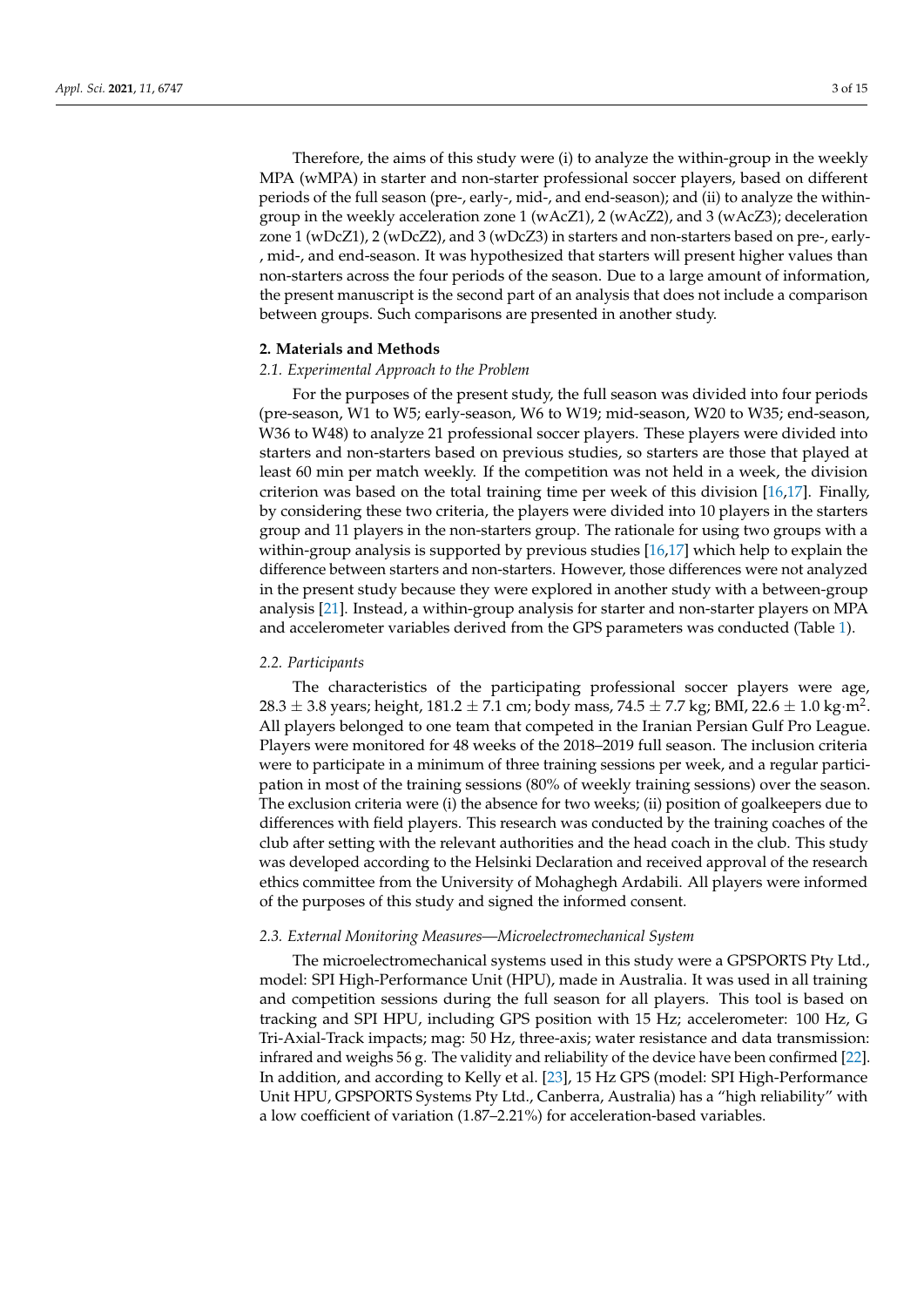| Years                                                                                                                                   | 2018       |      |  |  |  |     |  |      | 2019 |      |              |  |     |     |     |     |                                                                     |    |     |                                                                                                                                        |    |            |     |  |  |  |     |     |     |    |      |     |    |    |    |     |     |                |      |      |           |  |                                                                                                                                                                                                                                 |
|-----------------------------------------------------------------------------------------------------------------------------------------|------------|------|--|--|--|-----|--|------|------|------|--------------|--|-----|-----|-----|-----|---------------------------------------------------------------------|----|-----|----------------------------------------------------------------------------------------------------------------------------------------|----|------------|-----|--|--|--|-----|-----|-----|----|------|-----|----|----|----|-----|-----|----------------|------|------|-----------|--|---------------------------------------------------------------------------------------------------------------------------------------------------------------------------------------------------------------------------------|
| Months June                                                                                                                             |            | July |  |  |  | Aug |  |      |      |      | Sep.         |  | Oct |     |     | Nov |                                                                     |    | Des |                                                                                                                                        |    |            | Jan |  |  |  | Feb |     |     |    | Mar  |     |    |    |    | Apr |     |                |      |      | May       |  | June                                                                                                                                                                                                                            |
| Weeks 1                                                                                                                                 |            |      |  |  |  |     |  |      |      |      |              |  |     | 18. | 19. | 20  |                                                                     | 23 | 25  |                                                                                                                                        | 27 | 28         | 29  |  |  |  |     | 33. | -34 | 35 | -36. | -37 | 38 | 39 | 40 |     | -41 |                |      | 44   | 45        |  | 47 48                                                                                                                                                                                                                           |
| Phase                                                                                                                                   | Pre-season |      |  |  |  |     |  |      |      |      | Early-season |  |     |     |     |     |                                                                     |    |     |                                                                                                                                        |    | Mid-season |     |  |  |  |     |     |     |    |      |     |    |    |    |     |     | End-season     |      |      |           |  |                                                                                                                                                                                                                                 |
| Ma                                                                                                                                      |            |      |  |  |  |     |  |      |      |      |              |  |     |     |     |     | $1 \quad 1 \quad 1 \quad 1 \quad 1 \quad 1 \quad - \quad 2 \quad 1$ |    |     | $-2$ $-1$                                                                                                                              |    |            |     |  |  |  |     |     |     |    |      |     |    |    |    |     |     |                |      |      |           |  |                                                                                                                                                                                                                                 |
| TS                                                                                                                                      |            |      |  |  |  |     |  |      |      |      |              |  |     |     |     |     |                                                                     |    |     | 4 4 4 5 5 4 5 4 2 4 6 4 5 3                                                                                                            |    |            |     |  |  |  |     |     |     |    |      |     |    |    |    |     |     |                |      |      |           |  |                                                                                                                                                                                                                                 |
| $\begin{array}{cccccc} \text{TT} & 407.9 & 564.2 & 373.3 & 340.2 & 198.1 & 478.0 & 326.0 & 403.6 & 306.6 \\ \text{(avg)} & \end{array}$ |            |      |  |  |  |     |  |      |      |      |              |  |     |     |     |     |                                                                     |    |     |                                                                                                                                        |    |            |     |  |  |  |     |     |     |    |      |     |    |    |    |     |     |                |      |      |           |  | 345.9 236.4 379.7 442.4 367.0 291.1 304.8 296.0 383.5 347.0 256.7 352.9 262.0 220.0 337.4 337.7 256.8 358.8 266.2 159.3 267.4 189.1 357.1 233.3 327.7 284.1 309.3 327.0 222.7 328.7 284.3 212.7 296.7 439.9 209.6 332.4 115.9 2 |
| $^{11}_{(sd)}$ 101.3 206.5 59.1 82.4 29.4 87.5 103.3 119.2 85.3                                                                         |            |      |  |  |  |     |  | 86.3 | 66.9 | 18.6 | 33.1         |  |     |     |     |     |                                                                     |    |     | 51.6 35.9 42.0 36.4 61.2 73.5 116.0 82.8 61.6 68.6 55.4 117.0 110.3 73.1 67.1 41.2 80.6 32.5 98.1 80.6 77.4 48.3 128.9 94.4 105.1 65.1 |    |            |     |  |  |  |     |     |     |    |      |     |    |    |    |     |     | 80.6 47.4 85.7 | 77.4 | 70.3 | 63.5 64.5 |  | 91.6 79.3                                                                                                                                                                                                                       |

**Table 1.** Monitoring the periods of the full season.

<span id="page-3-0"></span>Abbreviations: Ma = matches; TS = training sessions; TT = total time (the weekly average of time spent training for all players); avg = average; sd = standard deviation.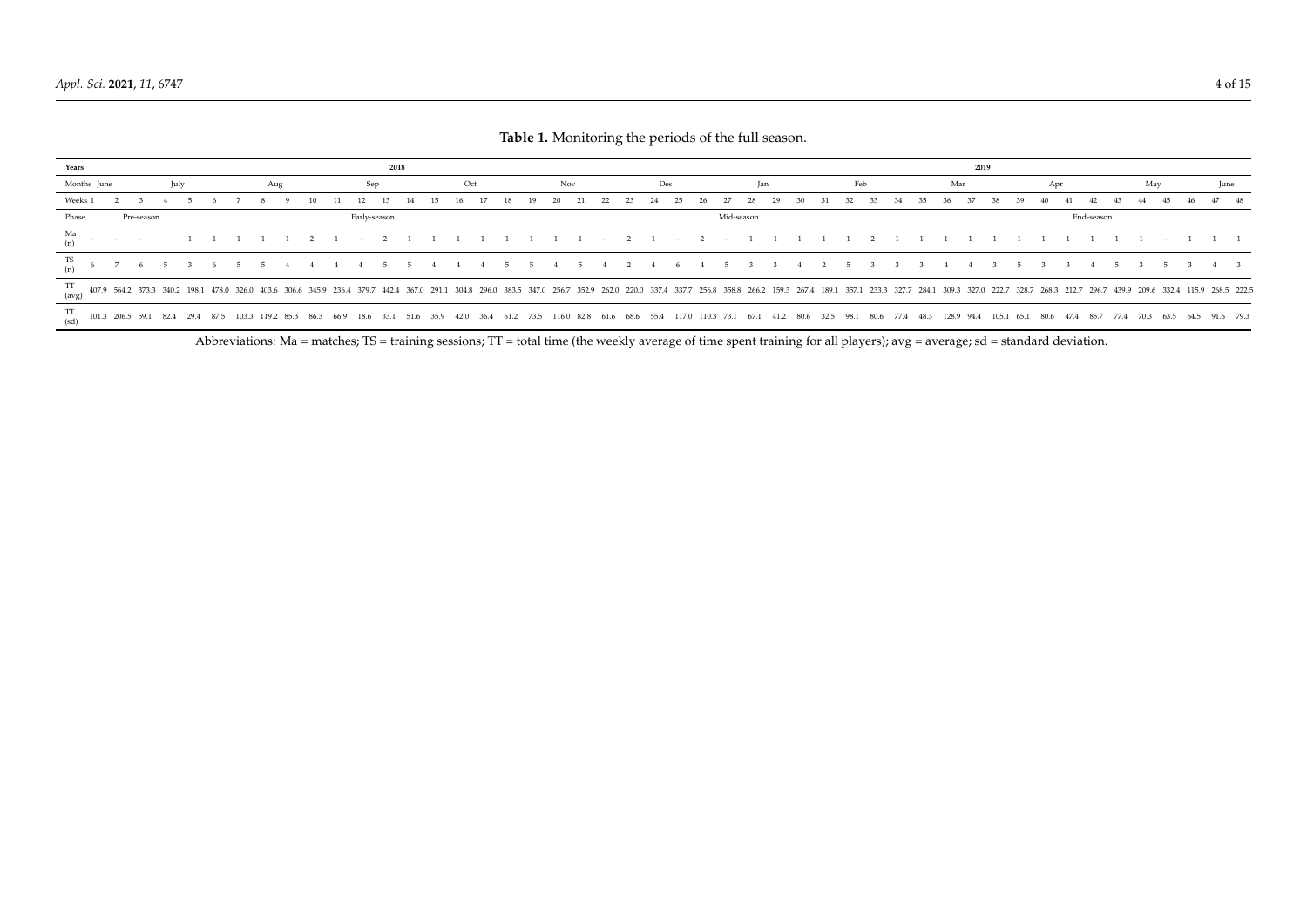## *2.4. How to Collect Information*

Data export from GPS was performed with the considerations of previous studies [\[12](#page-13-11)[,13\]](#page-13-12). Specifically, the GPS device was placed in the belt bag, in a vertically upright position. Before starting the warm-up, all green and red lights were turned on for GPS tracking. At the end of training sessions, the GPS was inserted into the dock station for the device to transfer data by the AMS updated software. All data over the full season was set and collected by Default Zone in the SPI IQ Absolutes. These procedures were repeated for all training sessions.

The variables used from the output data for this study were as follows: 1. training sessions based on minutes; 2. MPA, indicates the amount of average energy consumption per second (W⋅kg<sup>-1</sup>) for player activity, with reliability equal to 3-5%. This metric was calculated by the instantaneous energy cost based on an individual's running speed, acceleration, and deceleration by the GPS (5); 3. AcZ1 (<2 m·s<sup>2</sup>); 4. AcZ2 (2 to 4 m·s<sup>2</sup>); 5. AcZ3 (>4 m·s<sup>2</sup>); 6. DcZ1 (<−2 m·s<sup>2</sup>); 7. DcZ2 (−2 to −4 m·s<sup>2</sup>); 8. DcZ3 (>−4 m·s<sup>2</sup>) [\[13](#page-13-12)[,16\]](#page-13-15). Accelerometer variables categories were determined based on the time spent at the intensity of the thresholds which is a valid and reliable way to determine the acceleration of the team sports activities [\[24\]](#page-14-3). All MPA, AcZ, and DcZ variables were presented by weekly average data for the different periods and by status (starters and non-starters, respectively).

#### *2.5. Statistical Analysis*

The Statistical Package for the Social Sciences (SPSS, version 25.0; IBM SPSS Inc, Chicago, IL, USA) was used for statistical procedures and analyses. Data are presented as mean and standard deviation (SD). Kolmogorov–Smirnov and Levene's tests were executed to check the normality and homogeneity of data, respectively. Then, inferential tests were conducted. Repeated measures analysis of variance (one-way ANOVA) was applied to analyze within-group changes across the different periods of the season, in all dependent variables for both starter and non-starter soccer players, respectively. Bonferroni post hoc tests were also executed to determine pairwise comparisons outcomes. Significant differences were considered for  $p \leq 0.05$ . Partial eta squared ( $np^2$ ) was calculated as effect size of the repeated measures ANOVA. Moreover, Hedge's g effect size (95% confidence interval) was calculated to determine the magnitude of pairwise comparisons. Hopkins' thresholds for Cohen d effect size statistics were used, as follows:  $\leq 0.2$ , trivial; >0.2, small; >0.6, moderate; >1.2, large; >2.0, very large; >4.0, nearly perfect [\[25\]](#page-14-4).

# **3. Results**

Table [2](#page-5-0) illustrates the within-group comparisons of wMPA between the different periods of the season for both starters and non-starters, respectively. The outcomes of repeated measures ANOVA revealed significant differences between season periods for both starters ( $p < 0.001$ ,  $\eta p^2 = 0.827$ ) and non-starters ( $p < 0.001$ ,  $\eta p^2 = 0.909$ ). In particular, pairwise comparisons of wMPA are displayed in the same table and, additionally, to better understand the differences of the variables, are are shown in Figure [1.](#page-9-0)

Within-group comparisons of GPS-derived accelerometer variables parameters between the different season periods for both starters and non-starters are displayed in Tables [3–](#page-6-0)[5.](#page-8-0) According to Table [3,](#page-6-0) analysis of wAcZ1 and wDcZ1 showed significant results for both starters ( $p = 0.012$ ,  $np^2 = 0.467$  and  $p = 0.055$ ,  $np^2 = 0.352$ ) and non-starters  $(p < 0.001, \eta p^2 = 0.755$  and  $p < 0.001, \eta p^2 = 0.663$ ), respectively. To better understand the differences of the variables, these are also shown in Figure [2.](#page-9-1)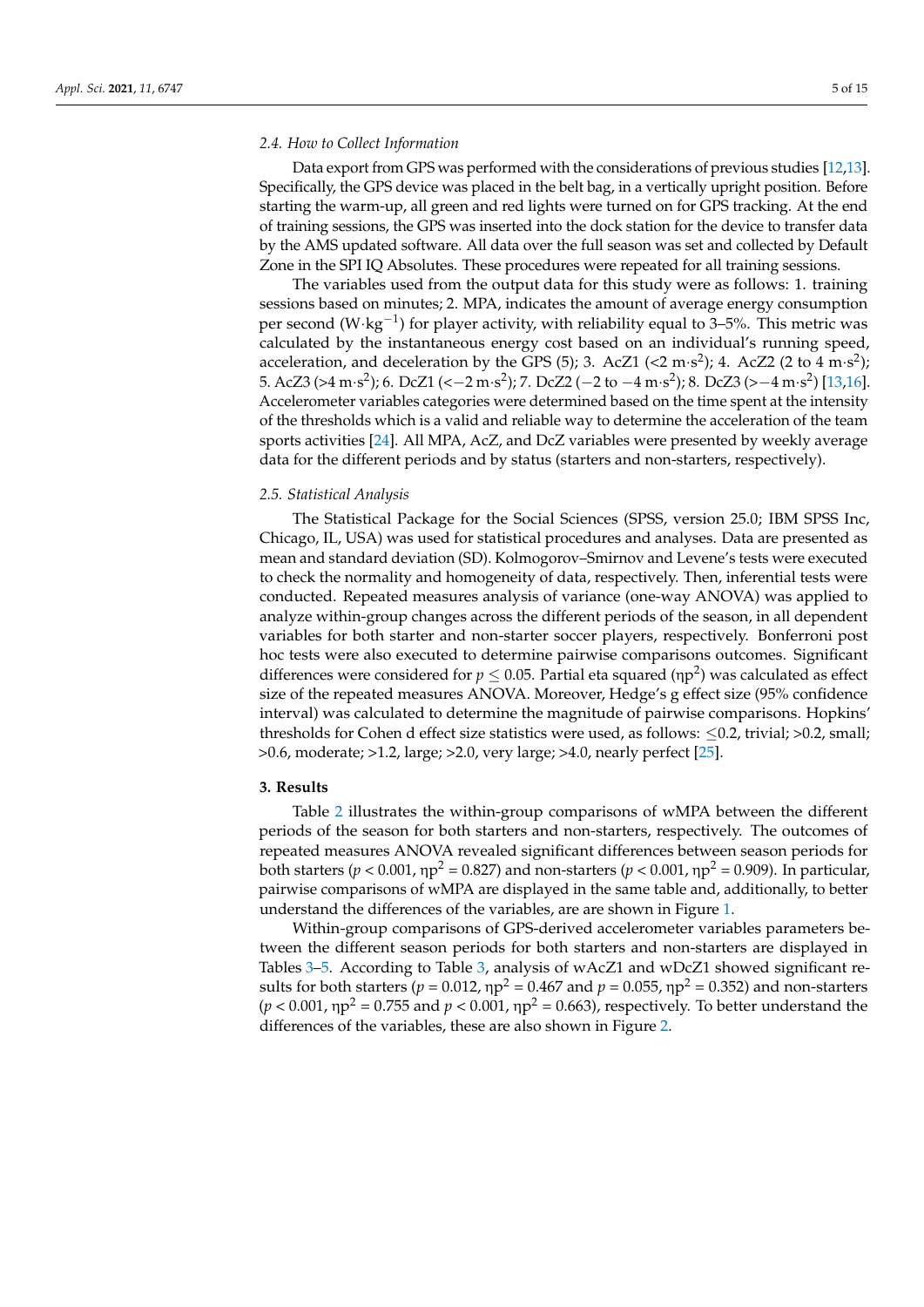| Variable                 | Period       | Mean (SD)                                                    | <b>COMPARATIVE</b> | Group           | $\boldsymbol{P}$ | Hedge's $g$ (95% CI)           |
|--------------------------|--------------|--------------------------------------------------------------|--------------------|-----------------|------------------|--------------------------------|
|                          |              |                                                              |                    | <b>Starters</b> | 0.194            | $-1.05$ [ $-1.98$ to $-0.11$ ] |
|                          | Pre-season   | Starters: $37.25 \pm 1.74$<br>Non-starters: $28.80 \pm 7.33$ | PreS vs. EarS      | Non-starters    | 0.704            | $0.32$ [-0.52 to 1.16]         |
|                          |              |                                                              |                    | Starters        | >0.999           | $0.72$ [-0.18 to 1.62]         |
|                          |              |                                                              | PreS vs. MidS      | Non-starters    | $0.001*$         | $0.98$ [0.10 to 1.86]          |
|                          | Early-season | Starters: $40.10 \pm 3.24$<br>Non-starters: $26.87 \pm 3.88$ |                    | <b>Starters</b> | 0.072            | 1.53 $[0.53$ to 2.52]          |
| wMPA $(W \cdot kg^{-1})$ |              |                                                              | PreS vs. EndS      | Non-starters    | $< 0.001$ *      | 1.79 [0.80 to 2.78]            |
|                          |              |                                                              |                    | <b>Starters</b> | $< 0.001$ *      | 1.42 [0.44 to 2.40]            |
|                          | Mid-season   | Starters: $35.28 \pm 3.27$<br>Non-starters: $22.62 \pm 4.46$ | EarS vs. MidS      | Non-starters    | $0.001*$         | $0.98$ [0.09 to 1.86]          |
|                          |              |                                                              |                    | <b>Starters</b> | $< 0.001$ *      | 2.07 $[0.99$ to 3.16]          |
|                          |              |                                                              | EarS vs. EndS      | Non-starters    | $< 0.001$ *      | 2.34 [1.25 to 3.42]            |
|                          | End-season   | Starters: $33.49 + 2.85$<br>Non-starters: $18.28 \pm 3.16$   |                    | <b>Starters</b> | 0.112            | $0.56$ [-0.33 to 1.45]         |
|                          |              |                                                              | MidS vs. EndS      | Non-starters    | $< 0.001$ *      | 1.08 [0.19 to 1.98]            |

**Table 2.** Within-group differences for pairwise comparisons between season periods in wMPA for starter and non-starter players.

<span id="page-5-0"></span>Abbreviations: PreS, pre-season period; EarS, early-season period; MidS, mid-season period; EndS, end-season period; wMPA, weekly metabolic power average; W·kg−<sup>1</sup> , watts per kilogram; *P*, *p*-value at alpha level 0.05; Hedges's *g* (95% CI), Hedges's *g* effect size magnitude with 95% confidence interval. Significant differences ( $p \le 0.05$ ) are indicated with symbol (\*).

**Table 3.** Within-group differences for pairwise comparisons between season periods in wAcZ1 and wDcZ1 for both non- and starter players.

| <b>Variables</b> | Period       | Mean (SD)                                                        | <b>COMPARATIVE</b> | Groups          | D        | Hedge's $g(95\% \text{ CI})$ |
|------------------|--------------|------------------------------------------------------------------|--------------------|-----------------|----------|------------------------------|
|                  |              |                                                                  | PreS vs. EarS      | <b>Starters</b> | >0.999   | $0.22$ [-0.66 to 1.10]       |
|                  | Pre-season   | Starters: $349.24 \pm 16.50$<br>Non-starters: $269.95 \pm 81.06$ |                    | Non-starters    | >0.999   | $0.22$ [-0.62 to 1.06]       |
| wAcZ1 $(m·s2)$   |              |                                                                  |                    | Starters        | 0.238    | 1.74 [0.71 to 2.77]          |
|                  |              |                                                                  | PreS vs. MidS      | Non-starters    | $0.028*$ | $0.77$ [-0.10 to 1.64]       |
|                  | Early-season | Starters: $344.01 \pm 27.81$<br>Non-starters: $255.88 \pm 32.87$ |                    | Starters        | 0.164    | 1.74 [0.71 to 2.76]          |
|                  |              |                                                                  | PreS vs. EndS      | Non-starters    | $0.001*$ | 1.15 [0.25 to 2.05]          |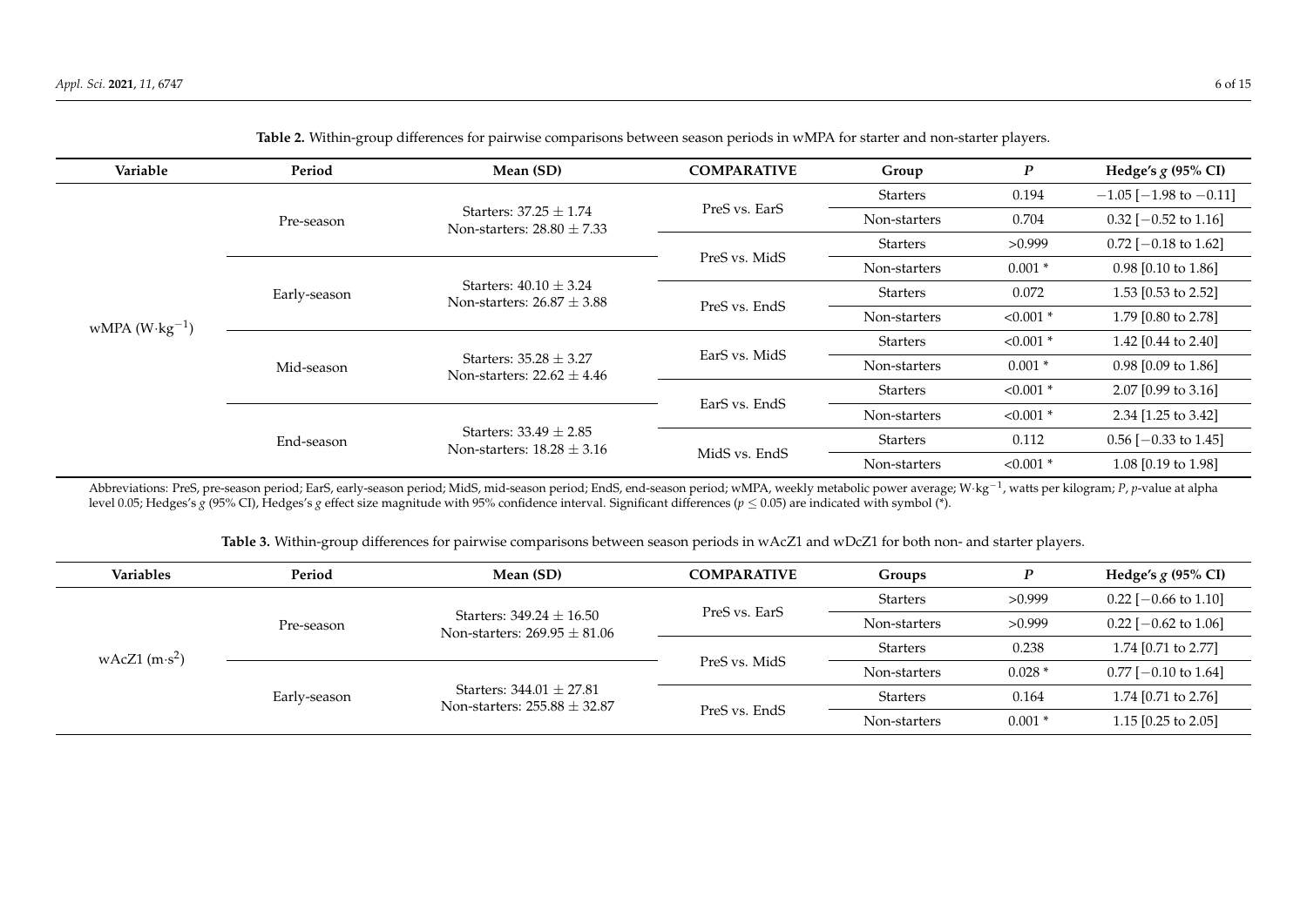| Variables       | Period       | Mean (SD)                                                        | <b>COMPARATIVE</b> | Groups          | $\boldsymbol{P}$ | Hedge's $g$ (95% CI)           |
|-----------------|--------------|------------------------------------------------------------------|--------------------|-----------------|------------------|--------------------------------|
|                 |              |                                                                  |                    | <b>Starters</b> | $0.040*$         | 1.17 $[0.22 \text{ to } 2.11]$ |
|                 | Mid-season   | Starters: $313.02 + 22.86$<br>Non-starters: $219.78 \pm 35.90$   | EarS vs. MidS      | Non-starters    | $0.009*$         | 1.01 [0.12 to 1.90]            |
|                 |              |                                                                  |                    | <b>Starters</b> | $0.005*$         | 1.21 [0.26 to 2.17]            |
|                 |              |                                                                  | EarS vs. EndS      | Non-starters    | $< 0.001$ *      | 1.86 [0.86 to 2.86]            |
|                 | End-season   | Starters: $310.19 \pm 25.61$<br>Non-starters: $197.84 \pm 26.98$ |                    | <b>Starters</b> | >0.999           | $0.11$ [-0.77 to 0.99]         |
|                 |              |                                                                  | MidS vs. EndS      | Non-starters    | $0.023*$         | $0.66$ [ $-0.99$ to 1.52]      |
|                 |              |                                                                  |                    | <b>Starters</b> | >0.999           | $-0.08$ [ $-0.96$ to 0.79]     |
|                 | Pre-season   | Starters: $167.42 \pm 14.68$<br>Non-starters: $130.69 \pm 41.02$ | PreS vs. EarS      | Non-starters    | >0.999           | $0.01$ [-0.83 to 0.85]         |
|                 |              |                                                                  |                    | <b>Starters</b> | 0.273            | 1.32 [0.35 to 2.29]            |
|                 |              |                                                                  | PreS vs. MidS      | Non-starters    | $0.020*$         | $0.83$ [-0.04 to 1.71]         |
|                 | Early-season | Starters: $168.69 + 14.67$<br>Non-starters: $130.33 \pm 21.33$   |                    | <b>Starters</b> | 0.446            | 1.08 [0.14 to 2.02]            |
|                 |              |                                                                  | PreS vs. EndS      | Non-starters    | $0.003*$         | 1.01 $[0.12 \text{ to } 1.90]$ |
| wDcZ1 $(m·s^2)$ |              |                                                                  |                    | <b>Starters</b> | $0.035*$         | 1.41 [0.43 to 2.39]            |
|                 | Mid-season   | Starters: $149.14 + 11.63$<br>Non-starters: $103.38 \pm 17.23$   | EarS vs. MidS      | Non-starters    | $0.001*$         | 1.34 [0.41 to 2.26]            |
|                 |              |                                                                  |                    | <b>Starters</b> | 0.074            | 1.18 $[0.23 \text{ to } 2.13]$ |
|                 |              |                                                                  | EarS vs. EndS      | Non-starters    | $< 0.001$ *      | 1.73 [0.75 to 2.71]            |
|                 | End-season   | Starters: $152.58 \pm 11.36$<br>Non-starters: $98.75 \pm 12.76$  |                    | <b>Starters</b> | >0.999           | $-0.29$ [ $-1.17$ to 0.59]     |
|                 |              |                                                                  | MidS vs. EndS      | Non-starters    | >0.999           | $0.29$ [-0.55 to 1.13]         |

**Table 3.** *Cont.*

<span id="page-6-0"></span>Abbreviations: PreS, pre-season period; EarS, early-season period; MidS, mid-season period; EndS, end-season period; wAcZ1, the average weekly time spent on the acceleration threshold of zone 1 (<2 m·s<sup>2</sup>); wDcZ1, the average weekly time spent on the deceleration threshold of zone  $1 (> - 2 \text{ m} \cdot \text{s}^2)$ ; m·s<sup>-2</sup>, meters per second squared; P, p-value at alpha level 0.05; Hedges's g (95% CI), Hedges's g effect size magnitude with 95% confidence interval. Significant differences ( $p \leq 0.05$ ) are indicated with symbol (\*).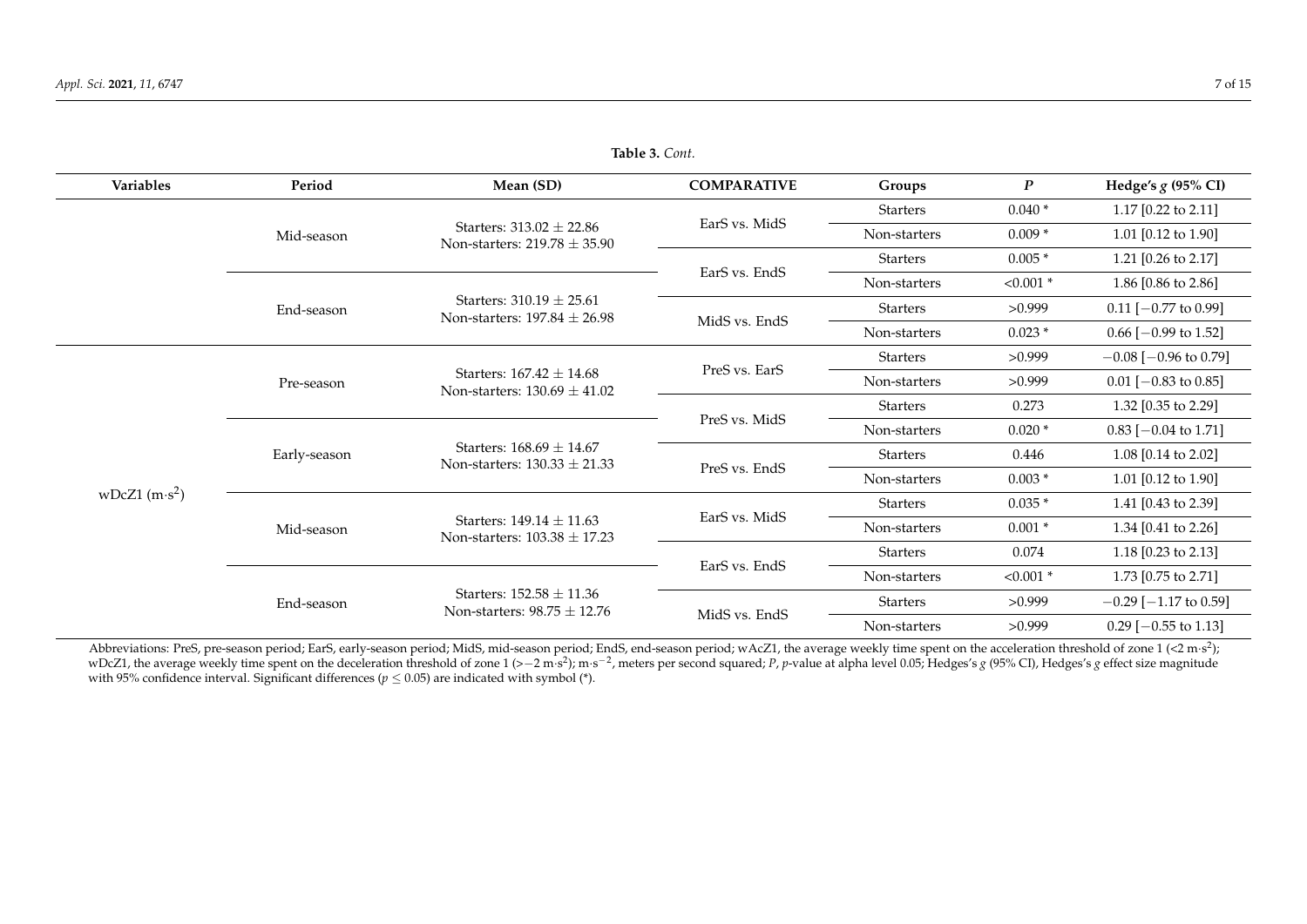| <b>Variables</b> | Period       | Mean (SD)                                                       | <b>COMPARATIVE</b> | Groups          | $\boldsymbol{P}$ | Hedge's $g$ (95% CI)       |
|------------------|--------------|-----------------------------------------------------------------|--------------------|-----------------|------------------|----------------------------|
|                  |              |                                                                 |                    | <b>Starters</b> | >0.999           | $0.04$ [-0.83 to 0.92]     |
|                  | Pre-season   | Starters: $103.58 \pm 14.21$<br>Non-starters: $76.98 \pm 27.63$ | PreS vs. EarS      | Non-starters    | >0.999           | $-0.28$ [ $-1.12$ to 0.56] |
|                  |              |                                                                 |                    | <b>Starters</b> | 0.951            | $0.69$ [-0.21 to 1.59]     |
|                  |              |                                                                 | PreS vs. MidS      | Non-starters    | 0.916            | $0.36$ [-0.48 to 1.20]     |
|                  | Early-season | Starters: $103.00 \pm 11.48$<br>Non-starters: $83.46 \pm 15.36$ |                    | <b>Starters</b> | >0.999           | $0.80$ [-0.11 to 1.71]     |
| wAcZ2 $(m·s^2)$  |              |                                                                 | PreS vs. EndS      | Non-starters    | 0.198            | $0.66$ [ $-0.22$ to 1.52]  |
|                  |              |                                                                 |                    | <b>Starters</b> | 0.383            | $0.74$ [-0.16 to 1.65]     |
|                  | Mid-season   | Starters: $95.08 \pm 8.78$<br>Non-starters: $68.75 \pm 14.08$   | EarS vs. MidS      | Non-starters    | $0.007*$         | $0.96$ [0.08 to 1.84]      |
|                  |              |                                                                 |                    | <b>Starters</b> | 0.298            | $0.89$ [-0.03 to 1.81]     |
|                  |              |                                                                 | EarS vs. EndS      | Non-starters    | $< 0.001$ *      | 1.59 [0.63 to 2.55]        |
|                  | End-season   | Starters: $94.67 \pm 5.28$<br>Non-starters: $62.93 \pm 8.44$    |                    | <b>Starters</b> | >0.999           | $0.05$ [-0.82 to 0.93]     |
|                  |              |                                                                 | MidS vs. EndS      | Non-starters    | 0.147            | $0.48$ [-0.37 to 1.33]     |
|                  |              |                                                                 | PreS vs. EarS      | <b>Starters</b> | >0.999           | $0.04$ [-0.83 to 0.92]     |
|                  | Pre-season   | Starters: $53.48 \pm 7.75$<br>Non-starters: $38.89 \pm 13.66$   |                    | Non-starters    | >0.999           | $-0.08$ [ $-0.95$ to 0.80] |
|                  |              |                                                                 |                    | <b>Starters</b> | >0.999           | $-0.31$ [ $-1.15$ to 0.53] |
|                  |              |                                                                 | PreS vs. MidS      | Non-starters    | 0.859            | $0.50$ [-0.39 to 1.39]     |
|                  | Early-season | Starters: $54.08 \pm 7.30$<br>Non-starters: $42.66 \pm 9.36$    |                    | <b>Starters</b> | 0.991            | $0.42$ [-0.43 to 1.26]     |
| wDccZ2 $(m·s2)$  |              |                                                                 | PreS vs. EndS      | Non-starters    | $0.009*$         | $0.67$ [-0.23 to 1.57]     |
|                  |              |                                                                 |                    | <b>Starters</b> | >0.999           | 0.94 [0.06 to 1.82]        |
|                  | Mid-season   | Starters: $49.86 \pm 6.17$<br>Non-starters: $34.02 \pm 8.14$    | EarS vs. MidS      | Non-starters    | $0.046*$         | 0.60 [0.30 to 1.49]        |
|                  |              |                                                                 |                    | <b>Starters</b> | 0.332            | 0.95 [0.07 to 1.83]        |
|                  |              |                                                                 | EarS vs. EndS      | Non-starters    | $< 0.001$ *      | $0.82$ [-0.10 to 1.73]     |
|                  | End-season   | Starters: $49.47 \pm 2.28$<br>Non-starters: $29.03 \pm 4.27$    |                    | <b>Starters</b> | >0.999           | 1.80 [0.81 to 2.79]        |
|                  |              |                                                                 | MidS vs. EndS      | Non-starters    | 0.073            | $0.08$ [-0.80 to 0.96]     |

**Table 4.** Within-group differences for pairwise comparisons between season periods in wAcZ2 and wDcZ2 for both non- and starter players.

<span id="page-7-0"></span>Abbreviations: PreS, pre-season period; EarS, early-season period; MidS, mid-season period; EndS, end-season period; wAcZ2, the average weekly time spent on the acceleration threshold of zone 2 (2 to 4 m·s<sup>2</sup>); wDcZ2, the average weekly time spent on the deceleration threshold of zone 2 (-2 to -4 m·s<sup>2</sup>); m·s<sup>-2</sup>, meters per second squared; P, p-value at alpha level 0.05; Hedges's g (95% CI), Hedges's g effect size magnitude with 95% confidence interval. Significant differences ( $p \le 0.05$ ) are indicated with symbol (\*).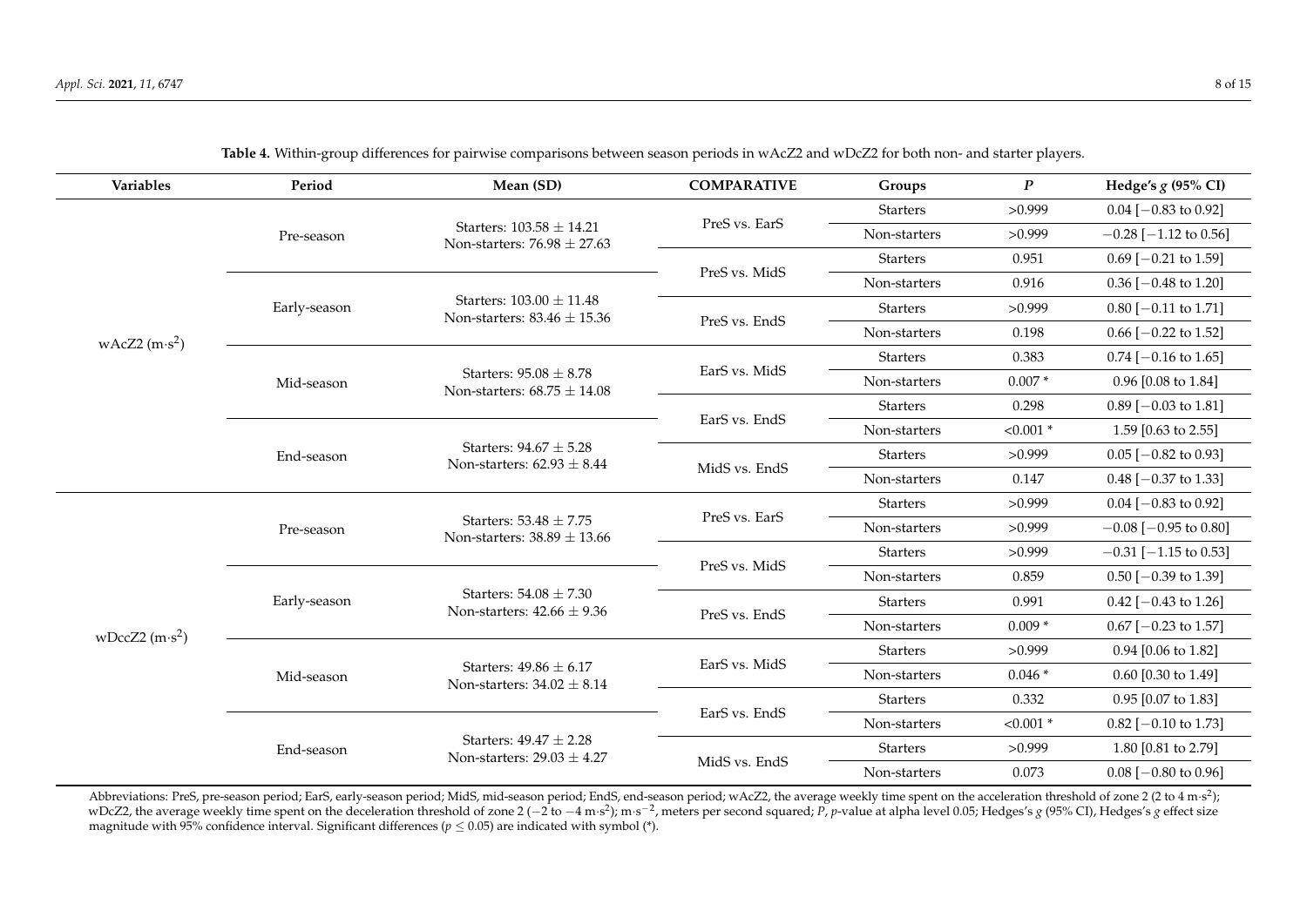| Variables       | Period       | Mean (SD)                                                    | <b>COMPARATIVE</b> | Group                      | $\boldsymbol{P}$ | Hedge's $g$ (95% CI)           |
|-----------------|--------------|--------------------------------------------------------------|--------------------|----------------------------|------------------|--------------------------------|
|                 |              |                                                              |                    | <b>Starters</b>            | 0.132            | $-1.07$ [ $-2.01$ to $-0.14$ ] |
|                 | Pre-season   | Starters: $7.98 \pm 1.65$<br>Non-starters: $5.58 \pm 2.19$   | PreS vs. EarS      | Non-starters               | $0.017*$         | $-1.08$ [ $-1.97$ to $-0.18$ ] |
|                 |              |                                                              |                    | <b>Starters</b>            | $0.030*$         | $-1.16$ [ $-2.11$ to $-0.21$ ] |
|                 |              |                                                              | PreS vs. MidS      | Non-starters               | 0.062            | $-0.76$ [ $-1.62$ to 0.11]     |
|                 | Early-season | Starters: $9.78 \pm 1.57$<br>Non-starters: $7.93 \pm 2.00$   | PreS vs. EndS      | <b>Starters</b>            | 0.501            | $-0.80$ [ $-1.71$ to 0.11]     |
| wAcZ3 $(m·s^2)$ |              |                                                              |                    | Non-starters               | < 0.999          | $0.11$ [-0.72 to 0.95]         |
|                 |              |                                                              |                    | <b>Starters</b>            | < 0.999          | $0.01$ [-0.86 to 0.89]         |
|                 | Mid-season   | Starters: $9.76 \pm 1.27$<br>Non-starters: $7.11 \pm 1.63$   | EarS vs. MidS      | Non-starters               | < 0.999          | $0.44$ [-0.41 to 1.28]         |
|                 |              |                                                              |                    | < 0.999<br><b>Starters</b> |                  | $0.56$ [ $-0.34$ to 1.45]      |
|                 |              |                                                              | EarS vs. EndS      | Non-starters               | $0.002*$         | 1.46 [0.52 to 2.40]            |
|                 | End-season   | Starters: $9.06 \pm 0.80$<br>Non-starters: $5.37 \pm 1.31$   |                    | <b>Starters</b>            | 0.951            | $0.64$ [-0.26 to 1.53]         |
|                 |              |                                                              | MidS vs. EndS      | Non-starters               | $0.007*$         | 1.13 $[0.23 \text{ to } 2.03]$ |
|                 |              | Starters: $13.76 \pm 2.86$                                   | PreS vs. EarS      | <b>Starters</b>            | < 0.999          | $-0.53$ [ $-1.42$ to 0.36]     |
|                 | Pre-season   | Non-starters: $11.32 \pm 4.35$                               |                    | Non-starters               | < 0.999          | $-0.05$ [ $-0.89$ to 0.78]     |
|                 |              |                                                              |                    | <b>Starters</b>            | < 0.999          | $0.09$ [-0.78 to 0.97]         |
|                 |              |                                                              | PreS vs. MidS      | Non-starters               | 0.418            | $0.64$ [-0.22 to 1.50]         |
|                 | Early-season | Starters: $15.23 \pm 2.43$<br>Non-starters: $11.54 \pm 3.49$ | PreS vs. EndS      | <b>Starters</b>            | < 0.999          | $-0.33$ [ $-1.21$ to 0.55]     |
| wDcZ3 $(m·s^2)$ |              |                                                              |                    | Non-starters               | $0.050*$         | 1.03 $[0.14 \text{ to } 1.92]$ |
|                 |              |                                                              | EarS vs. MidS      | <b>Starters</b>            | 0.716            | $0.73$ [-0.17 to 1.67]         |
|                 | Mid-season   | Starters: $13.52 \pm 2.02$ Non-starters:<br>$9.06 \pm 2.02$  |                    | Non-starters               | 0.136            | $0.84$ [-0.04 to 1.71]         |
|                 |              |                                                              | EarS vs. EndS      | <b>Starters</b>            | < 0.999          | $0.29$ [-0.59 to 1.17]         |
|                 |              |                                                              |                    | Non-starters               | $0.001*$         | 1.34 [0.41 to 2.26]            |
|                 | End-season   | Starters: $14.59 \pm 1.78$<br>Non-starters: $7.88 \pm 1.30$  | MidS vs. EndS      | <b>Starters</b>            | 0.519            | $-0.54$ [ $-1.43$ to 0.36]     |
|                 |              |                                                              |                    | Non-starters               | 0.293            | $0.67$ [-0.19 to 1.53]         |

**Table 5.** Within-group differences for pairwise comparisons between season periods in wAcZ3 and wDcZ3 for both non- and -starters players.

<span id="page-8-0"></span>Abbreviations: PreS, preseason period; EarS, early-season period; MidS, mid-season period; EndS, end-season period; wAcZ3, The average weekly time spent on the acceleration threshold of zone 3 (<4 m·s<sup>2</sup>); wDcZ3, The average weekly time spent on the deceleration threshold of zone 3 (<-4 m·s<sup>2</sup>); m·s<sup>-2</sup>, meters per second squared; P, p-value at alpha level 0.05; Hedges's g (95% CI), Hedges's g effect size magnitude with 95% confidence interval. Significant differences ( $p \leq 0.05$ ) are indicated with symbol (\*).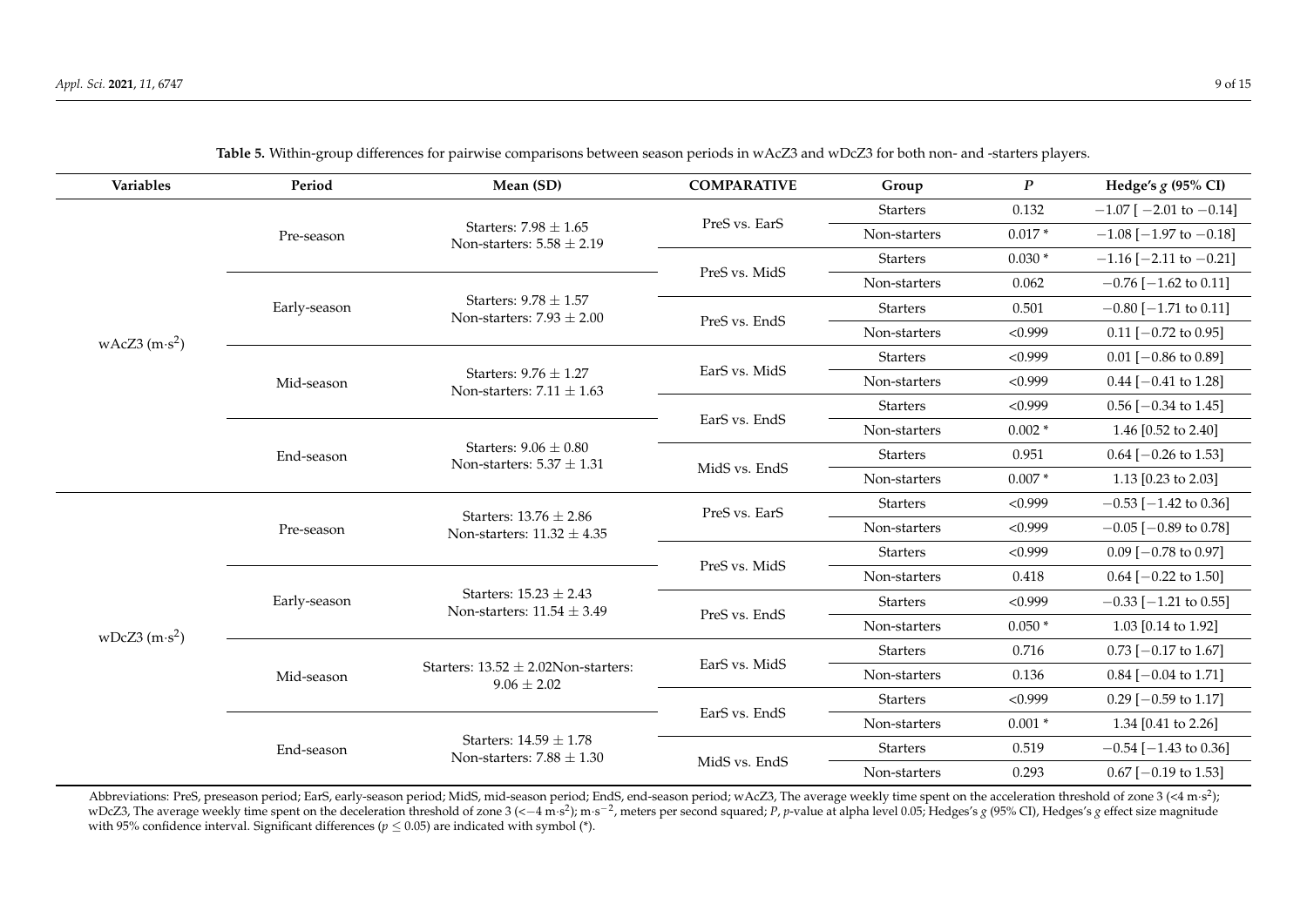<span id="page-9-0"></span>

**Figure 1.** Pairwise comparisons between season periods in wMPA. WMPA, weekly metabolic power average; W·kg<sup>−1</sup>, watts per kilogram.

<span id="page-9-1"></span>

threshold of zone  $1$  (<2 m·s<sup>2</sup>) and wDcZ1, the average weekly time spent on the deceleration threshold of zone  $1$  (>-2 m·s<sup>2</sup>);  $t_1$  and we can define the average weekly time spent on the deceleration threshold of  $z_1$ m·s<sup>−</sup>2, meters per second squared. m·s −2 , meters per second squared. **Figure 2.** Pairwise comparisons between season periods in wAcZ1, the average weekly time spent on the acceleration

 $(p = 0.001, \eta p^2 = 0.629$  and  $p < 0.001, \eta p^2 = 0.746$ ), but no differences with starters ( $p = 0.271$ ,  $p^2 = 0.200$  and  $p = 0.226$ ,  $np^2 = 0.220$ ). Subsequently, the above pairwise comparisons are shown in Table [4.](#page-7-0) To better understand the differences of the variables, these are also shown in Figure [3.](#page-10-0) To be the differences of the differences of the variables, the variables, the variables, the variables, the variables, the variables, the variables, the variables, the variables, the variables, the varia The results of wAcZ2 and wDcZ2 demonstrated meaningful differences in non-starters

According to Table [5,](#page-8-0) analysis of wAcZ3 and wDcZ3 showed significant results for starters only wAcZ3 was significant ( $p = 0.044$ ,  $np^2 = 0.371$ ), and wDcZ3 was not meaningful are displaying in Table 5. As well as, to better understand the differences of the variables non-starters ( $p = 0.001$ , η $p^2 = 0.603$  and  $p = 0.001$ , η $p^2 = 0.637$ ) respectively. Whereas, in for this group ( $p = 0.055$ ,  $np^2 = 0.352$ ). Nevertheless, pairwise comparisons aforementioned are shown in Figure [4.](#page-10-1)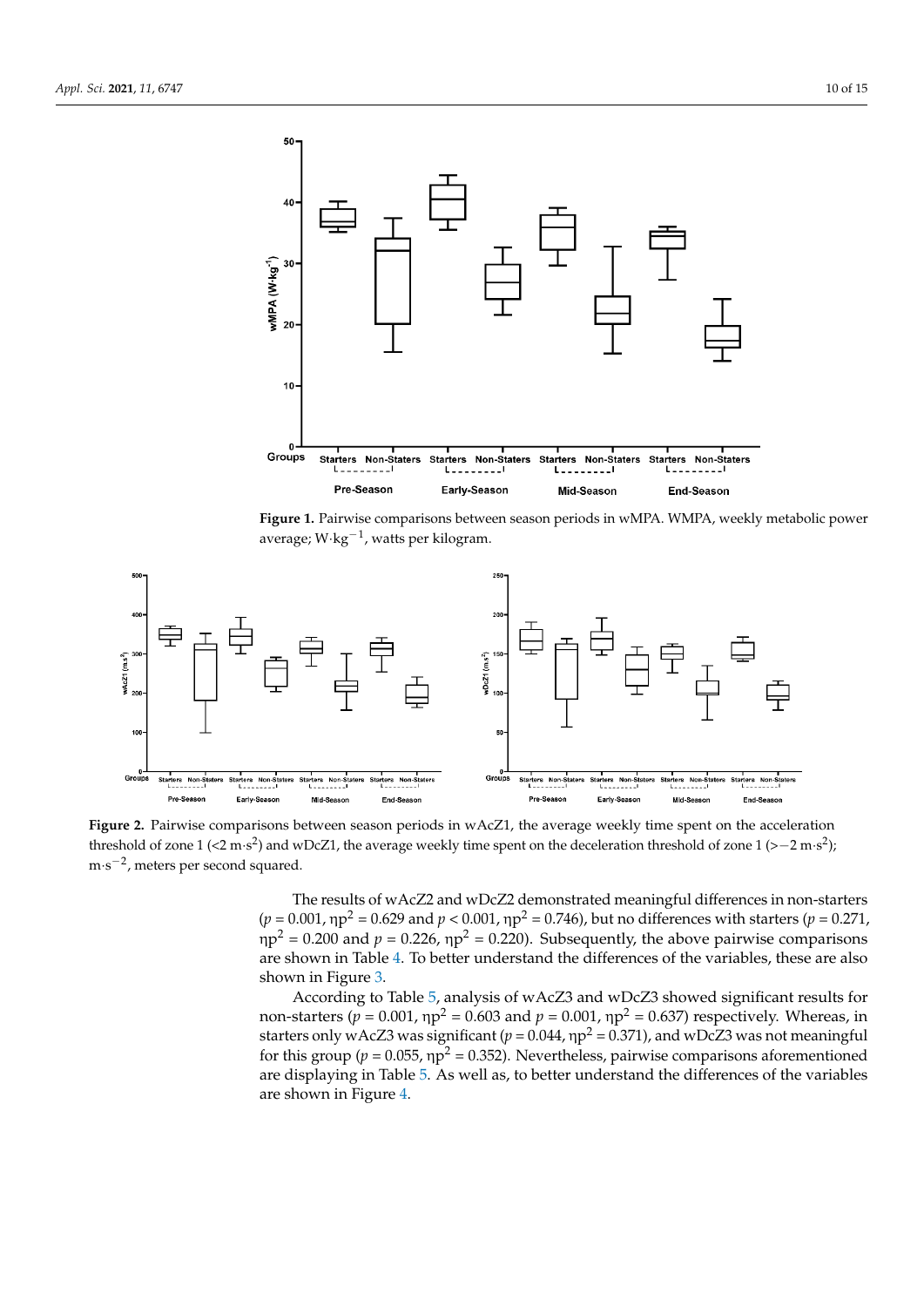$\sim$  0.05) are indicated with symbol (\*).

<span id="page-10-0"></span>

**Figure 3.**  $(2 \text{ to } 4 \text{ m/s}^2)$  **and wDcZ2** the average weekly time spent on the deceleration threshold of zone 3.(2 to  $(4 \text{ m/s}^2)$ .) of zone 2 (2 to 4 m·s<sup>2</sup>) and wDcZ2, the average weekly time spent on the deceleration threshold of zone 2 (-2 to -4 m·s<sup>2</sup>); m·s<sup>−2</sup>, meters per second squared. Figure 3. Pairwise comparisons between season periods wAcZ2, the average weekly time spent on the acceleration threshold

<span id="page-10-1"></span>

Figure 4. Pairwise comparisons between season periods in wAcZ3, The average weekly time spent on the acceleration  $\gamma$  time spent on the deceleration threshold of zone  $\sigma$ ( $\sim$ -4.11°s).  $F_{\text{rephald}}$  of zone  $2/(4 \pi c^2)$  and  $wDc^2$ <sup>3</sup>. The average weekly time spent on the deceleration threshold of zone  $2/(\ell + m c^2)$ threshold of zone 3 (<4 m·s<sup>2</sup>) and wDcZ3, The average weekly time spent on the deceleration threshold of zone 3 (<–4 m·s<sup>2</sup>). m·s<sup>−</sup>2, meters per second squared. m·s −2 , meters per second squared.

# Early-season Starters: 9.78 ± 1.57 Non-starters: 7.93 ± 2.00 **4. Discussion**

PreS vs. EndS Starters 0.501 to 0.501 to 0.111 to 0.111 to 0.111 to 0.111 to 0.111 to 0.111 to 0.111 to 0.111<br>December 10.111 to 0.111 to 0.111 to 0.111 to 0.111 to 0.111 to 0.111 to 0.111 to 0.111 to 0.111 to 0.111 to 0 **This study aimed to analyze within-group in the wMPA, wAcZ1, wAcZ2, wAcZ5** pre-, early-, mid-, and end-season periods. wDcZ1, wDcZ2, and wDcZ3 for starter and non-starter professional soccer players across This study aimed to analyze within-group in the wMPA, wAcZ1, wAcZ2, wAcZ3,

Non-starters: 7.11 ± 1.63 pre-, early-, mid-, and end-season periods. Regarding wMPA, starters and non-starters revealed significant variations through Frees and non-starters revealed significant variations through<br>
rters showed higher values in early-season > pre-season  $mid$  season  $>$  end-season, while non-starters presented higher values in pre-season  $>$  experimental season  $>$ early-season > mid-season > end-season. The presented results showed a different pattern to those found by Nobari et al.'s  $[16]$  study, where starters and non-starters showed significantly higher varies in pre-season over early-season for M17x training including and<br>strain indexes. Meanwhile, the same study observed a tendency to decrease MPA training significantly higher values in pre-season over early-season for MPA training monotony and monotony and strain indexes from the beginning to the end of the season, which is in line<br>with the present study. Although the present study did not analyze training monotony and with the present study. Although the present study did not analyze training monotony and the season. Specifically, starters showed higher values in early-season > pre-season > training strain, it seems there is a similar tendency of higher values in the pre-season and early-season, which means higher external workloads at the beginning of the season that are reduced until the end of the season.

> Despite that MPA was estimated by GPS used in this study, the theoretical basis of this calculation [12,13], its accuracy [26], and reliability [27] supported the use of this measure. Furthermore, MPA is also related with acceleration-based variables, and, as mentioned before, the GPS used in the present study has a high reliability for these variables. Even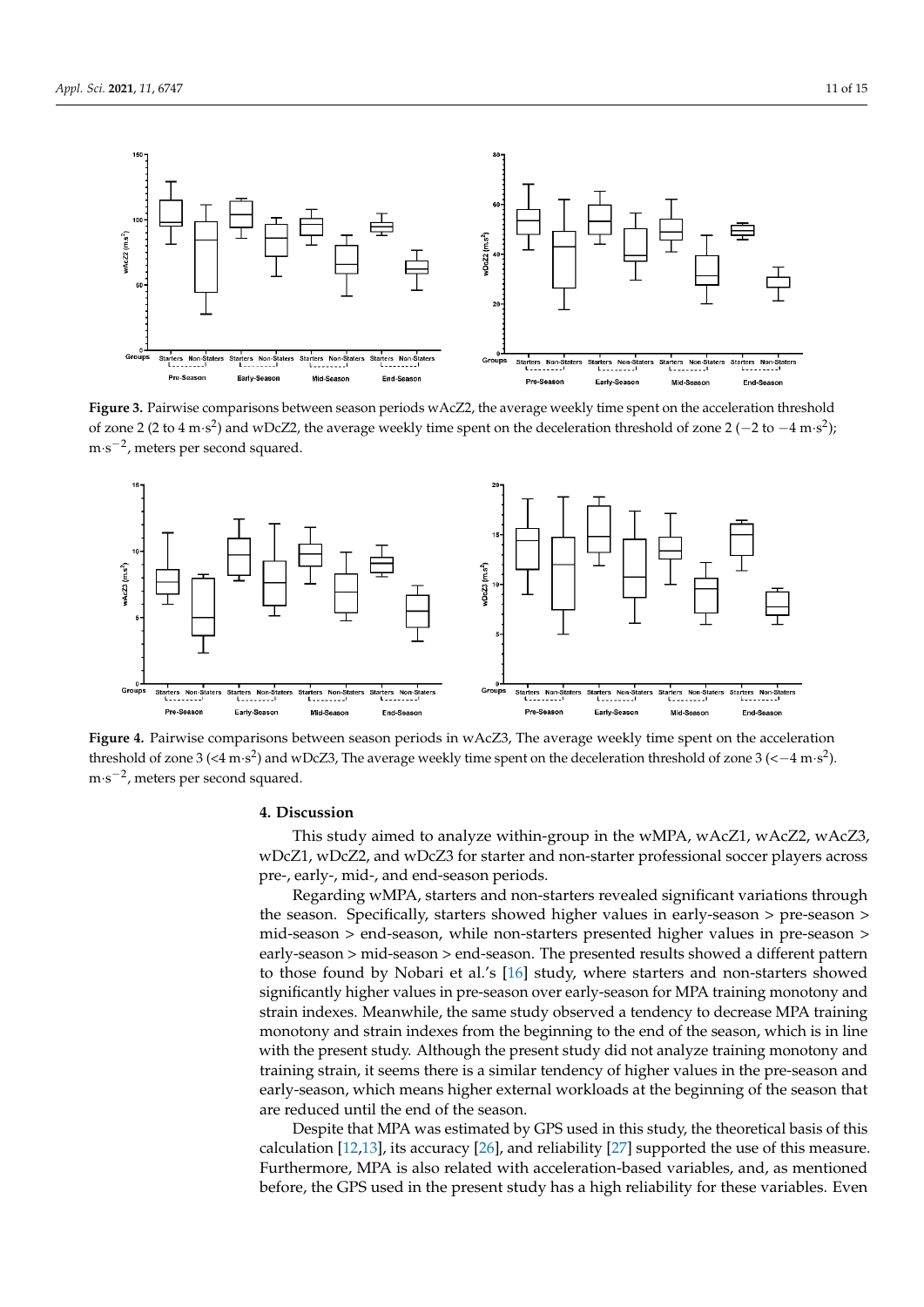so, researchers, coaches, and staff may use the values reported in this study as reference, considering this limitation.

Regarding wAcZ1 and wDcZ1, it was observed that starters and non-starters presented higher values in pre- and early-season, and lower values in mid- and end-season, while wAcZ1 showed a decrease from the beginning of the season to the end of the season, and wDcZ1 showed a w-shape variation over the full season for starter players, with only a significant difference between early- vs. mid-season.

In wAcZ2 and wDcZ2, starters presented the highest values in pre-season and earlyseason, and the lowest values in mid- and end-season, without significant variations. However, non-starters showed some variations for the same variables, where higher values were found in early-season.

Finally, in wAcZ3, starters presented lower values in pre-season and higher values in early- and mid-season. Regarding wDcZ3, the pattern showed a w-shape variation without significant differences. However, in wAcZ3, non-starters showed some variations and higher values in early- to mid-season, but in wDcZ3, they showed higher values in pre-season and early-season, and the lower values were not found until the end of the season. Indeed, and according to the previous study, starters presented significantly higher values for all accelerometer-based variables than non-starters (all  $p < 0.05$ ), except for wDcZ3 during pre-season, where no significant differences were found (*p* > 0.05) [\[21\]](#page-14-0).

Overall, the higher values found in pre- and early-season were similar regarding the status of the players. First, pre-season showed a tendency with higher load, which is sustained by a high training volume and intensity applied in this team. The following period, early-season, showed a tendency to keep higher load, which is reinforced by the tendency of the coaches in applying a higher physiological stimulus to increase the physical conditioning of the players. Then, the load showed a tendency to reduce until the endseason, which could be associated with the recovery activities and strategies to reduce higher levels of fatigue [\[28\]](#page-14-7), which did not allow players to increase their levels of strength and conditioning across the season [\[29\]](#page-14-8).

The present findings are in line with a previous study that analyzed training monotony and training strain through the number of accelerations and decelerations [\[17\]](#page-13-16). Furthermore, the higher workloads found in pre-season are in line with some studies [\[19](#page-13-18)[,30–](#page-14-9)[32\]](#page-14-10) that used different variables but found the same results, which means that the exercise training program focused on improving physical condition through a higher training load, early in the pre-season [\[33\]](#page-14-11), despite the small number of matches  $(n = 1)$  or training sessions performed ( $n = 27$ ). Additionally, the higher values found in early-season led us to believe that high-intensity actions were adjusted to give a higher response in matches, because 15 matches and 64 training sessions were performed in this period. According to Nobari et al. [\[17\]](#page-13-16), the reduction in load could be associated with reduced training volume, provide adequate recovery, and maintain fitness and freshness for starters. The non-starters also revealed the same tendency with lower values, which led us to speculate that nonstarters are not the major focus for the coach and, therefore, some adjustments in the load should be applied.

In opposition to other studies [\[34,](#page-14-12)[35\]](#page-14-13), a statistically significant difference for starters between pre-season and end-season was not found, but the results clearly showed higher values for all variables in pre-season and lower values in end-season. It seems that after pre-season, high-intensity actions decrease, despite some variation occurring until the end of the season. The lower values found in end-season could be associated with the lower number of training sessions and matches compared to the other periods of the season. On the other hand, non-starters revealed statistically significant differences for all variables between pre-season and end-season, except for wAcZ2 and wAcZ3. According to some studies, non-starters show a tendency to produce higher intensity actions when they enter in a match, compared to players that were replaced [\[35,](#page-14-13)[36\]](#page-14-14), which led us to believe that non-starters provided higher demands in the few minutes that they participated during the matches compared to the training. Thus, we recommend this analysis in future studies.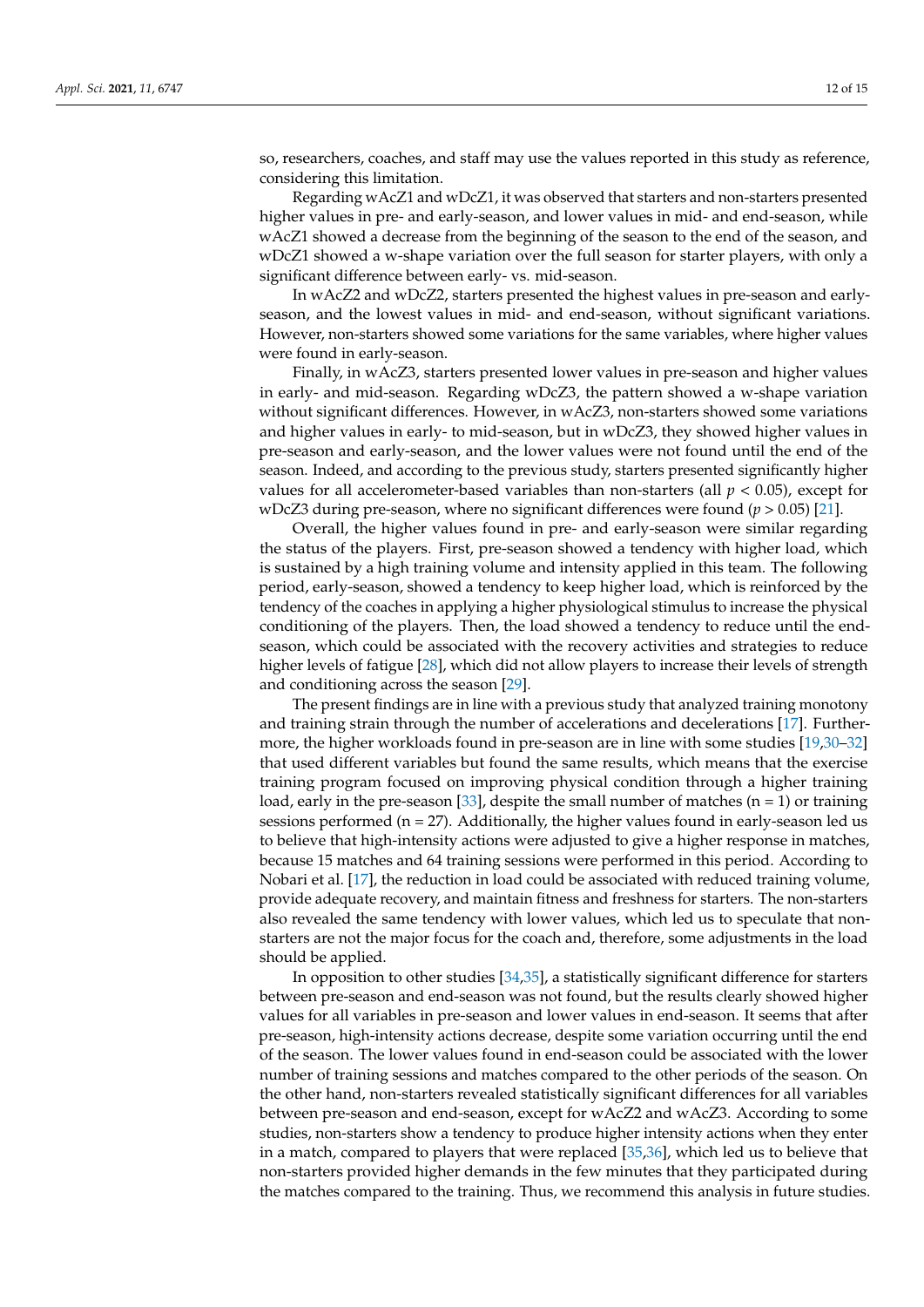Despite not being the aim of this study, it is relevant to mention that starters had higher average values for all variables in all periods of the season than non-starters, which is probably associated with the lack of training adjustments for players that do not participate in matches, or with lower match durations. These arguments are in line with previous studies [\[16](#page-13-15)[,17\]](#page-13-16).

As stated by Clemente et al. [\[19\]](#page-13-18), the research on accelerometry-based measures and MPA across a full season remains scarce in the literature when they are analyzed over the full-season period, and, consequently, it is difficult to compare the present results with other studies because different accelerometry variables or indexes were used, as well as different periods of the season, or even different use of match data.

Furthermore, the present study constituted several practical applications. For instance, coaches and their staff must consider the results of the present study in order to provide workload adjustments in training sessions, especially for non-starters. Otherwise, nonstarters will not achieve better physical fitness to dispute a place as a first choice for a coach. Besides, it will be much more difficult to provide the proper physiological adaptations to these players. In order to better periodize workload across the full season and provide sufficient load to starter and non-starter players, coaches and their staff should quantify external workload variables to acknowledge what kind of stimulus they are providing.

To the best of the authors' knowledge, this is the first study to examine variations for starters and non-starters through four different periods of the season using metabolic power, accelerations, and decelerations. However, the present study has some limitations. As stated in previous studies [\[14,](#page-13-13)[15,](#page-13-14)[30](#page-14-9)[,36\]](#page-14-14), the small number of players and teams analyzed is a frequent limitation that occurs in longitudinal studies in elite soccer. Therefore, more studies are required to confirm and generalize the present results. In order to not reduce sample power, player positions were not analyzed. However, we split the sample into two groups (starters and non-starters), but we did not compare them in the study. In addition, it is important to highlight that there are several other aspects that could have affected the variables analyzed in this study, such as tactical and technical performance, and other situational factors such as match result, match location, and quality of the opponents, that were not controlled for this study [\[36–](#page-14-14)[38\]](#page-14-15). Finally, MPA has not yet been properly validated as reliable through the GPS used in the present study. However, the authors believe that this paper provides relevant data that could be used as a reference for future studies. Meanwhile, future studies regarding validity and reliability of MPA are needed.

#### **5. Conclusions**

Starters were revealed to have higher values in pre- and early-season, and lower values in mid- to end-season, while non-starters were revealed to have lower load values in pre- and end-season, and higher load values in early- and mid-season, which means that status differences should be considered when planning and prescribing training workloads across a full season.

The participation in higher number of matches and training sessions seems to result in higher weekly workloads for all variables. Consequently, coaches should plan compensatory training sessions and ensure higher workloads and proper physiological adaptations to non-starters. In opposition, special attention should be given to starters in order to avoid fatigue and injury risk.

**Author Contributions:** Conceptualization, H.N., R.O., M.S. and J.P.-G.; methodology, H.N., F.C., L.P.A. and R.O.; software, H.N., F.C. and R.O.; validation, H.N., R.O. and J.P.-G.; formal analysis, H.N., R.O. and J.P.-G.; investigation, H.N. and L.P.A.; resources, H.N., R.O., F.C., J.P.-G., M.S. and L.P.A.; writing—original draft preparation, H.N., M.S. and R.O.; writing—review and editing, H.N., R.O., J.P.-G. and L.P.A.; visualization, H.N., R.O., J.P.-G. and L.P.A.; supervision, H.N., R.O., L.P.A. and J.P.-G. All authors have read and agreed to the published version of the manuscript.

**Funding:** Portuguese Foundation for Science and Technology, I.P., Grant. Award Number UIDP/04748/2020.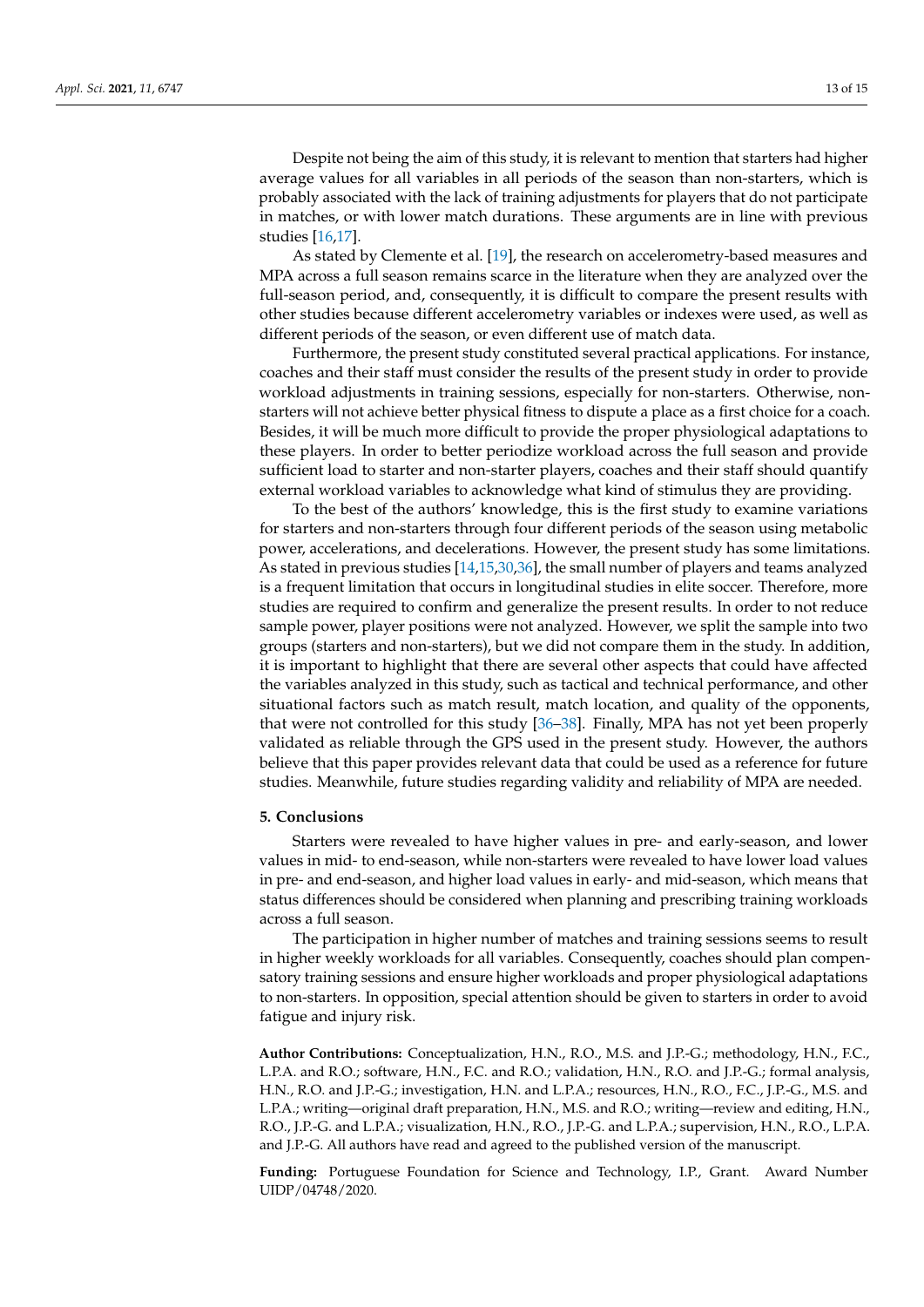**Institutional Review Board Statement:** The study was conducted according to the guidelines of the Declaration of Helsinki, and approved by the University of Mohaghegh Ardabili Research Ethics Committee.

**Informed Consent Statement:** Informed consent was obtained from all subjects involved in the study. Written informed consent has been obtained from the players to publish this paper if applicable.

**Data Availability Statement:** The datasets used and/or analyzed during the current study are available from the corresponding author on reasonable request.

**Conflicts of Interest:** The authors declare no conflict of interest.

## **References**

- <span id="page-13-0"></span>1. Impellizzeri, F.M.; Marcora, S.M.; Coutts, A.J. Internal and External Training Load: 15 Years On. *Int. J. Sports Physiol. Perform.* **2019**, *14*, 270–273. [\[CrossRef\]](http://doi.org/10.1123/ijspp.2018-0935)
- <span id="page-13-2"></span>2. Malone, J.J.; Lovell, R.; Varley, M.C.; Coutts, A.J. Unpacking the Black Box: Applications and Considerations for Using GPS Devices in Sport. *Int. J. Sports Physiol. Perform.* **2017**, *12*. [\[CrossRef\]](http://doi.org/10.1123/ijspp.2016-0236)
- <span id="page-13-1"></span>3. Rago, V.; Brito, J.; Figueiredo, P.; Costa, J.; Barreira, D.; Krustrup, P.; Rebelo, A. Methods to collect and interpret external training load using microtechnology incorporating GPS in professional football: A systematic review. *Res. Sports Med.* **2020**, *28*, 437–458. [\[CrossRef\]](http://doi.org/10.1080/15438627.2019.1686703)
- <span id="page-13-3"></span>4. Cummins, C.; Orr, R.; O'Connor, H.; West, C. Global positioning systems (GPS) and microtechnology sensors in team sports: A systematic review. *Sports Med.* **2013**, *43*, 1025–1042. [\[CrossRef\]](http://doi.org/10.1007/s40279-013-0069-2) [\[PubMed\]](http://www.ncbi.nlm.nih.gov/pubmed/23812857)
- <span id="page-13-4"></span>5. Faude, O.; Koch, T.; Meyer, T. Straight Sprinting is the most Frequent Action in Goal Situations in Professional Football. *J. Sports Sci.* **2012**, *30*, 625–631. [\[CrossRef\]](http://doi.org/10.1080/02640414.2012.665940)
- <span id="page-13-5"></span>6. Leduc, C.; Lacome, M.; Buchheit, M. The use of standardised runs (and associated data analysis) to monitor neuromuscular status in team sports players: A call to action. *Sport Perform. Sci. Rep.* **2020**, *1*, 1–5.
- <span id="page-13-6"></span>7. Harper, D.J.; Carling, C.; Kiely, J. High-Intensity Acceleration and Deceleration Demands in Elite Team Sports Competitive Match Play: A Systematic Review and Meta-Analysis of Observational Studies. *Sports Med.* **2019**, *49*, 1923–1947. [\[CrossRef\]](http://doi.org/10.1007/s40279-019-01170-1) [\[PubMed\]](http://www.ncbi.nlm.nih.gov/pubmed/31506901)
- <span id="page-13-7"></span>8. Hader, K.; Mendez-Villanueva, A.; Palazzi, D.; Ahmaidi, S.; Buchheit, M. Metabolic power requirement of change of direction speed in young soccer players: Not all is what it seems. *PLoS ONE* **2016**, *11*, e0149839. [\[CrossRef\]](http://doi.org/10.1371/journal.pone.0149839) [\[PubMed\]](http://www.ncbi.nlm.nih.gov/pubmed/26930649)
- <span id="page-13-8"></span>9. Dalen, T.; Ingebrigtsen, J.; Ettema, G.; Hjelde, G.H.; Wisløf, U. Player load, acceleration, and deceleration during forty-five competitive matches of elite soccer. *J. Strength Cond. Res.* **2016**, *30*, 351–359. [\[CrossRef\]](http://doi.org/10.1519/JSC.0000000000001063)
- <span id="page-13-9"></span>10. Verheul, J.; Nedergaard, N.J.; Pogson, M.; Lisboa, P.; Gregson, W.; Vanrenterghem, J.; Robinson, M.A. Biomechanical loading during running: Can a two mass-spring-damper model be used to evaluate ground reaction forces for high-intensity tasks? *Sports Biomech.* **2019**. [\[CrossRef\]](http://doi.org/10.1080/14763141.2019.1584238) [\[PubMed\]](http://www.ncbi.nlm.nih.gov/pubmed/31033415)
- <span id="page-13-10"></span>11. Harper, D.J.; Kiely, J. Damaging nature of decelerations: Do we adequately prepare players? *BMJ Open Sport Exerc. Med.* **2018**, *4*, e000379. [\[CrossRef\]](http://doi.org/10.1136/bmjsem-2018-000379)
- <span id="page-13-11"></span>12. Di Prampero, P.E. Sprint running: A new energetic approach. *J. Exp. Biol.* **2005**, *208*, 2809–2816. [\[CrossRef\]](http://doi.org/10.1242/jeb.01700)
- <span id="page-13-12"></span>13. Osgnach, C.; Poser, S.; Bernardini, R.; Rinaldo, R.; di Prampero, P.E. Energy Cost and Metabolic Power in Elite Soccer: A New Match Analysis Approach. *Med. Sci. Sports Exerc.* **2010**, *42*, 170–178. [\[CrossRef\]](http://doi.org/10.1249/MSS.0b013e3181ae5cfd) [\[PubMed\]](http://www.ncbi.nlm.nih.gov/pubmed/20010116)
- <span id="page-13-13"></span>14. Oliveira, R.; Brito, J.; Martins, A.; Mendes, B.; Marinho, D.A.; Ferraz, R.; Marques, M.C. In-Season Internal and External Training Load Quantification of an Elite European Soccer Team. *PLoS ONE* **2019**, *14*, e0209393. [\[CrossRef\]](http://doi.org/10.1371/journal.pone.0209393) [\[PubMed\]](http://www.ncbi.nlm.nih.gov/pubmed/31009464)
- <span id="page-13-14"></span>15. Oliveira, R.; Brito, J.P.; Martins, A.; Mendes, B.; Calvete, F.; Carriço, S.; Ferraz, R.; Marques, M.C. In-season training load quantification of one-, two-and three-game week schedules in a top European professional soccer team. *Physiol. Behav.* **2019**, *201*, 146–156. [\[CrossRef\]](http://doi.org/10.1016/j.physbeh.2018.11.036) [\[PubMed\]](http://www.ncbi.nlm.nih.gov/pubmed/30529511)
- <span id="page-13-15"></span>16. Nobari, H.; Praça, G.M.; Clemente, F.M.; Pérez-Gómez, J.; Carlos-Vivas, J.; Ahmadi, M. Comparisons of new body load and metabolic power average workload indices between starters and non starters: A full-season study in professional soccer players. *Proc. Inst. Mech. Eng. Part P J. Sports Eng. Technol.* **2021**. [\[CrossRef\]](http://doi.org/10.1177/1754337120974873)
- <span id="page-13-16"></span>17. Nobari, H.; Oliveira, R.; Clemente, F.M.; Adsuar, J.C.; Pérez-Gómez, J.; Carlos-Vivas, J.; Brito, J.P. Comparisons of accelerometer variables training monotony and strain of starters and non starters: A full-season study in professional soccer players. *Int. J. Environ. Res. Public Health* **2020**, *17*, 6547. [\[CrossRef\]](http://doi.org/10.3390/ijerph17186547) [\[PubMed\]](http://www.ncbi.nlm.nih.gov/pubmed/32916804)
- <span id="page-13-17"></span>18. Anderson, L.; Orme, P.; Di Michele, R.; Close, G.L.; Milsom, J.; Morgans, R.; Drust, B.; Morton, J. Quantification of Seasonal-Long Physical Load in Soccer Players with Different Starting Status from the English Premier League: Implications for Maintaining Squad Physical Fitness. *Int. J. Sports Physiol. Perform.* **2016**, *11*, 1038–1046. [\[CrossRef\]](http://doi.org/10.1123/ijspp.2015-0672)
- <span id="page-13-18"></span>19. Clemente, F.M.; Clark, C.; Castillo, D.; Sarmento, H.; Nikolaidis, P.T.; Rosemann, T.; Knechtle, B. Variations of Training Load, Monotony, and Strain and Dose-Response Relationships with Maximal Aerobic Speed, Maximal Oxygen Uptake, and Isokinetic Strength in Professional Soccer Players. *PLoS ONE* **2019**, *14*, e0225522. [\[CrossRef\]](http://doi.org/10.1371/journal.pone.0225522)
- <span id="page-13-19"></span>20. Nobari, H.; Castillo, D.; Clemente, F.M.; Carlos-Vivas, J.; Pérez-Gómez, J. Acute, chronic and acute/chronic ratio between starters and non-starters professional soccer players across a competitive season. *Proc. Inst. Mech. Eng. Part P J. Sports Eng. Technol.* **2021**. [\[CrossRef\]](http://doi.org/10.1177/17543371211016594)